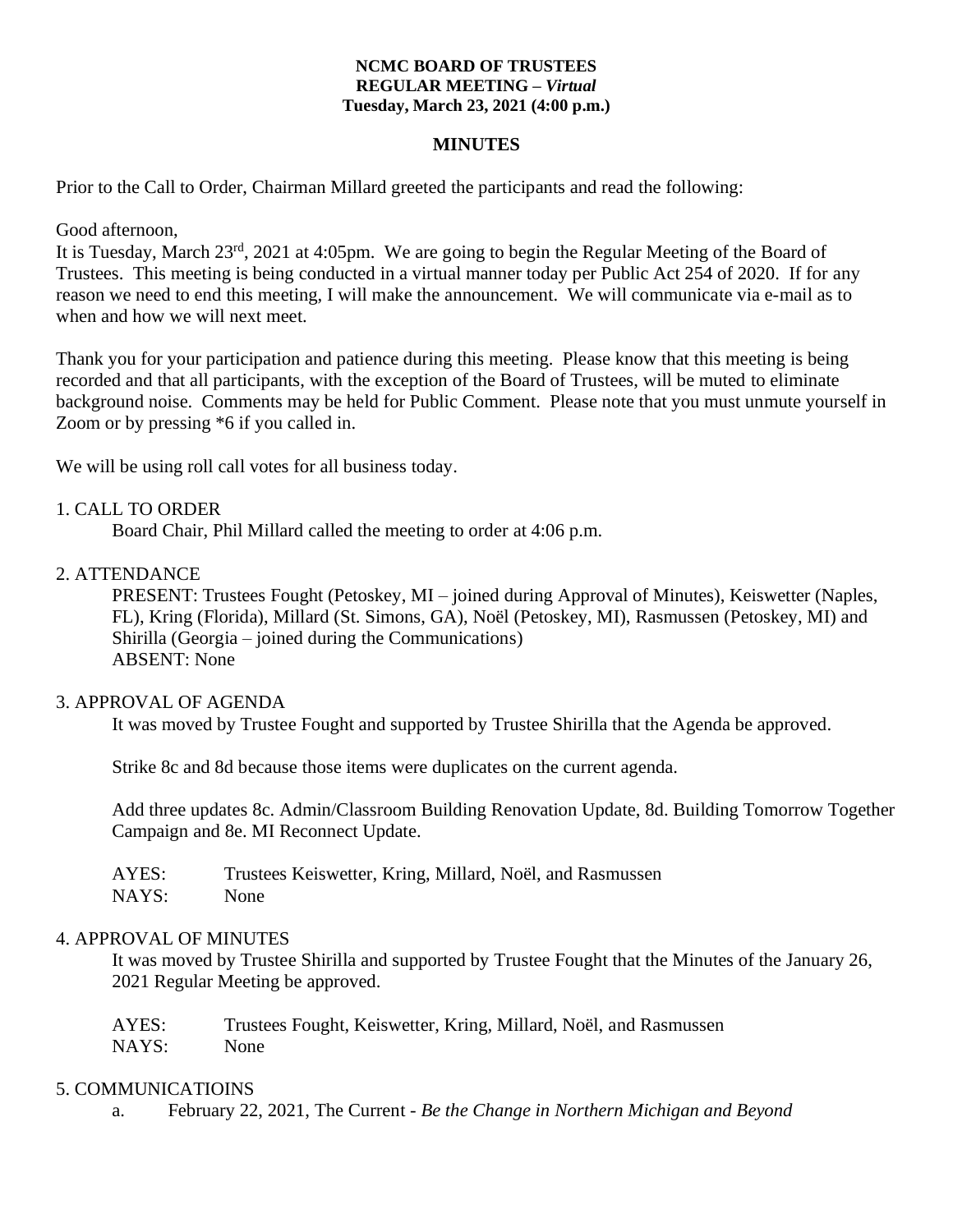Be the change is a "Learning Innovators Challenge Grant" from the National Writing Project and the MacArthur Foundation in association with musician John Legend's Show Me Campaign. Seven area teachers and their students embarked on a year-long journey exploring poetry, art, and the power of personal expression. Almost 100 students met in February at North Central Michigan College to create together.

On February 22, 2021, website The Current published Glen Young's article *Be the Change in Northern Michigan and Beyond* which focuses on addressing social justice issues students face today. The article encourages each of us to challenge ourselves to ask "What will you do?"

The full article can be found here: [https://thecurrent.educatorinnovator.org/be-the-change-in](https://thecurrent.educatorinnovator.org/be-the-change-in-northern-michigan-and-beyond)[northern-michigan-and-beyond](https://thecurrent.educatorinnovator.org/be-the-change-in-northern-michigan-and-beyond)

On Thursday, February 25, 2021 Glen Young wrote, re. Top of Mitt Writing Project:

#### *David-*

*I wanted to let you know how our grant from last year finished up, now that we have completed the final reporting. We appreciate all the support from North Central Michigan College, not only for assisting with the grant and our great day at the college, but in support of all that Top of the Mitt Writing Project does. Best, Glen Young*

b. March 17, 2021, Petoskey News Review - North Central to honor 2020 nursing graduates

On Wednesday, March 17, 2021 the Petoskey News Review published the following article:

*North Central Michigan College announced Tuesday that it will honor its 2020 nursing graduates with a virtual celebration marking their No. 1 performance on the NCLEX-RN examination. The event will take place at 4 p.m. on Thursday, March 25 via Zoom. The public is invited to participate by following the instructions on the college's website, [ncmich.edu/2020nurses](http://ncmich.edu/2020nurses). In January, the college announced that the National Council of State Boards of Nursing ranked North Central among the best nursing schools in the state — and in the top tier of RN programs nationwide — based on the percentage of the college's Class of 2020 nurses who passed the NCLEX-RN licensing examinations administered between April and September 2020. The No. 1 ranking measured North Central's graduates against all other RN graduates in Michigan, including those from four-year universities.*

*"We are thrilled to honor our class of 2020 nurses, our instructors, and the donors who support our exceptional nursing and allied health programs," said David Roland Finley, North Central's*  president. "This event will provide an opportunity for our campus community to celebrate their *hard work and outstanding achievement."*

The Article can be found here: [https://www.petoskeynews.com/news/community/north-central](https://www.petoskeynews.com/news/community/north-central-to-honor-2020-nursing-graduates/article_29c7e860-c2bf-50fa-8985-586e93184105.html)[to-honor-2020-nursing-graduates/article\\_29c7e860-c2bf-50fa-8985-586e93184105.html](https://www.petoskeynews.com/news/community/north-central-to-honor-2020-nursing-graduates/article_29c7e860-c2bf-50fa-8985-586e93184105.html)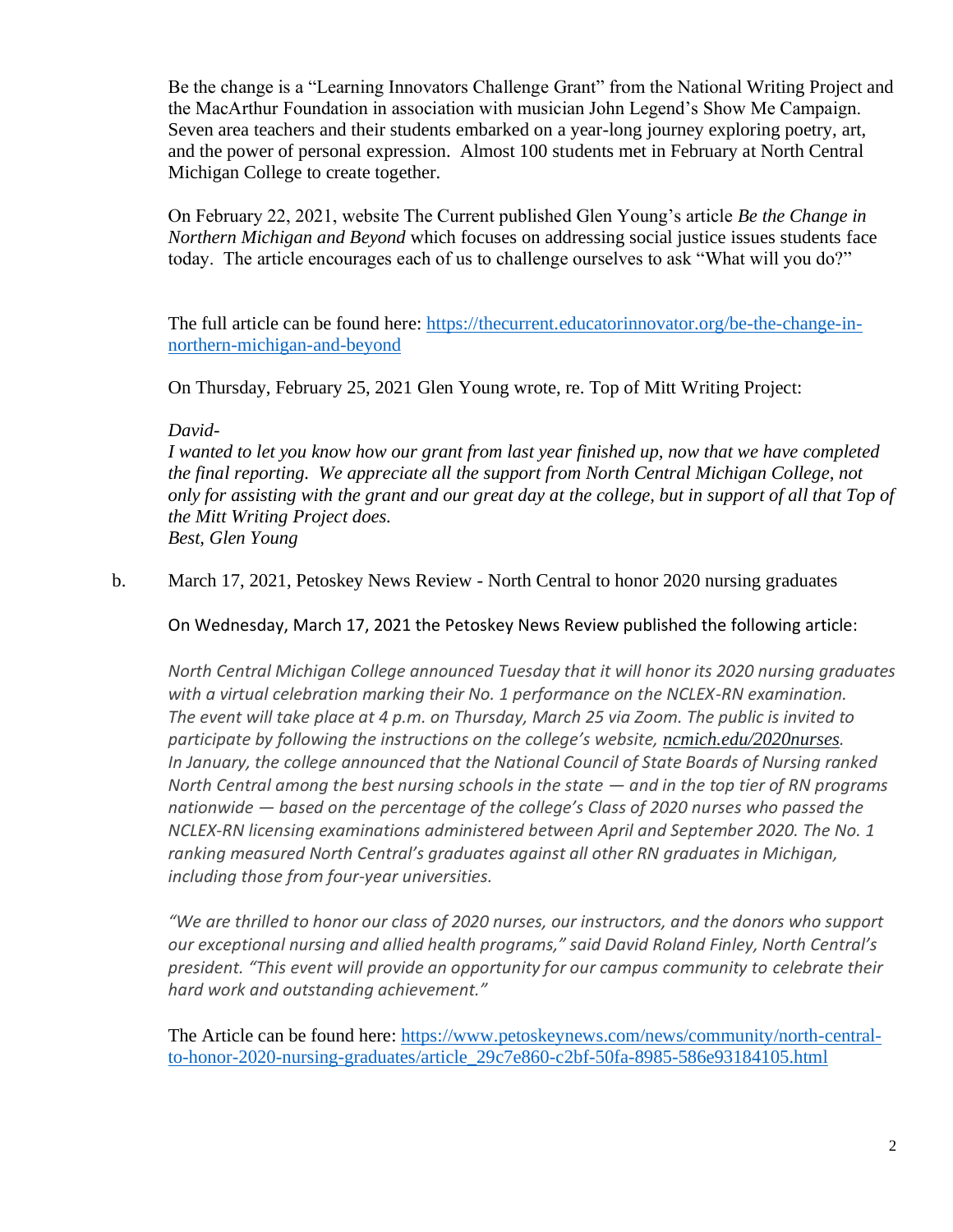# 6. SCHEDULED PUBLIC COMMENT

None.

# 7. FINANCIAL REPORT

Dr. Tom Zeidel, Vice President for Finance & Facilities was asked by Trustee Fought to provide a financial report for February 2021. Tom certified that the financials from January 2021 are within the adopted tentative budget for 2020-21.

It was moved by Trustee Fought and supported by Trustee Kring that the financial report and statement of bills be accepted as submitted.

AYES: Trustees Fought, Keiswetter, Kring, Millard, Noël, Rasmussen and Shirilla NAYS: None

## 8. PRESIDENTS REPORTS

President Finley provided updates on the following items:

a. Electronic Board Minutes

On Monday March 8, 2021, NCMC Librarian Kendra Lake shared that all Board of Trustee meeting minutes, including those that have been archived, are now available on our website. This will allow for search by keyword, and they will be easily accessible to all.

Special thanks to Kendra, her team, and student workers Amber O'Neal and Emma Kretzmer who scanned all documents in.

Visit<https://www.ncmich.edu/about-us/board-of-trustees/agendas-minutes.html> to access all Meeting Minutes.

# b. Card from Lu Munger

Special Thanks to friend of the College, Lu Munger, who is a Cheboygan County citizen. Lu recently took the time to print, laminate, and frame the article recently published honoring Professor Larry Cummings posthumously with Emeritus Professor rank. This thoughtful gesture was greatly appreciated and shared with Larry's family on March 17, 2021 during the Celebration of Life event. One of the two framed articles was kept here at the college with hopes of displaying it near the special tribute created by retired North Central art instructor Doug Melvin. The special tribute was also unveiled during the Celebration of life event.

## c. AD/CL Building Renovation Update

President Finley shared an update that things are on target and on track. He appreciated everyone's patience as we waited on the windows. The windows are now installed, and the view from the inside looks spectacular! Drywall and finishing is now taking place on the inside with a target date of June for completion. Additional renovation work (stairwells, restrooms, and lower-level lighting & ceiling tile) is happening into the summer. We are looking forward to a big celebration toward the end of the summer.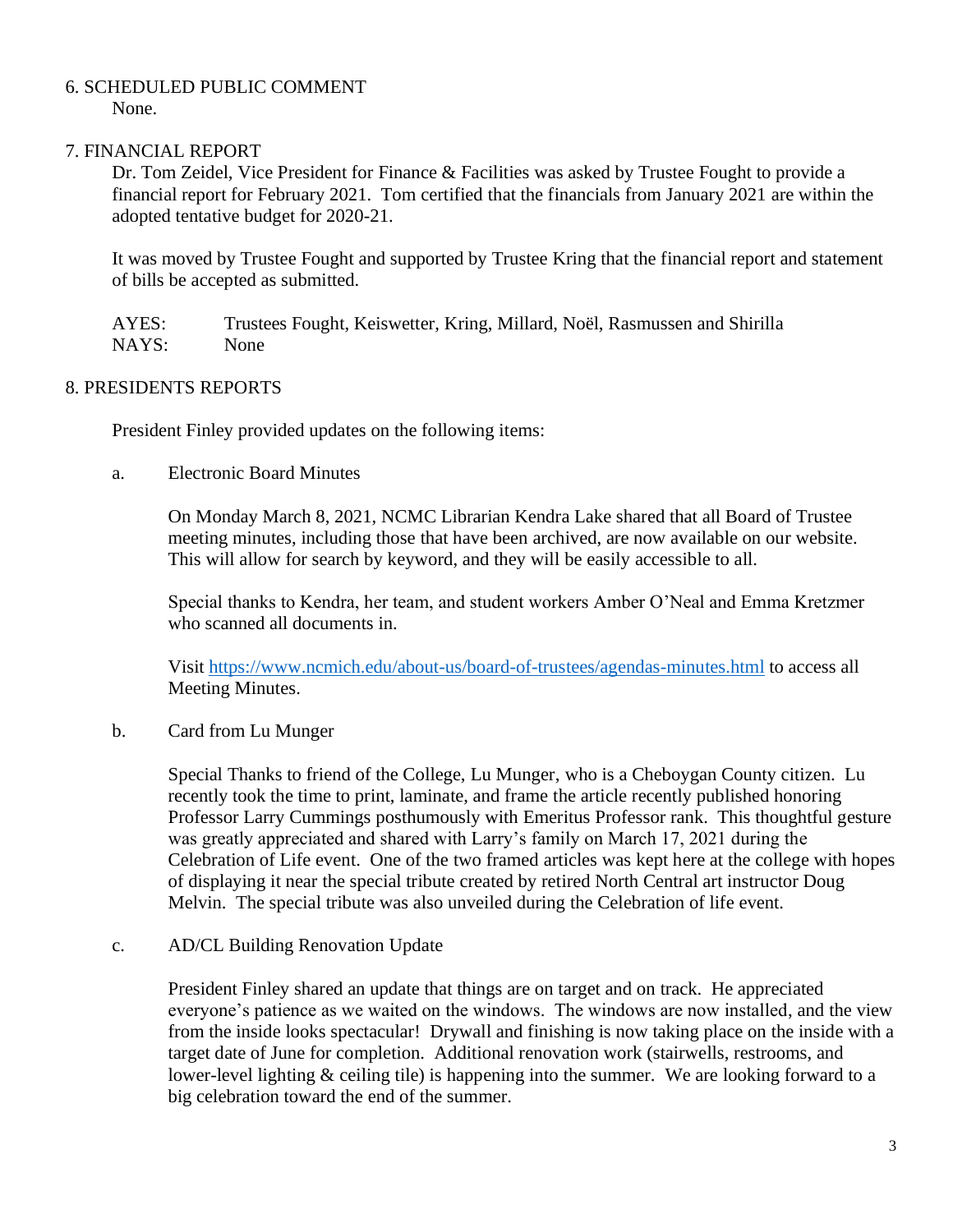### d. Building Tomorrow Together Update

A communication is going out on Wednesday, March  $24<sup>th</sup>$ ,  $2021$  regarding the Building Tomorrow Together campaign to share that the campaign has reached its \$5M dollar mark. If you were to add the \$5M to the \$3.4M Capital Outlay from the State of Michigan we are at \$8.4M of the \$9.9M and are optimistic that we will reach our mark yet this summer.

### e. MI Reconnect Update

MI Reconnect is a new initiative for adults 25 an older without a college credential. In just over one month of its opening, there were 62,000 applicants statewide. Of the 62,000, 305 are hoping to attend North Central Michigan College. Of those, 80 are currently approved by the state. 36 of the 80 are approved by the College, with 6 already enrolled. It is hoped that the remaining 74 will enroll later in the year.

### 9. COMMITTEE REPORTS

### a. Finance and Facilities Committee

The Finance & Facilities Committee met on Tuesday, March 16, 2021 to review and discuss the January 2021 Financial Report and Statement of Bills, a Single Audit Report, Strategic Plan v 2.0 framework, and a proposed Website Vendor.

Trustee Fought provided the following backgrounds and motions:

i. Single Audit Report

During the Tuesday, March 16, 2021, the Finance and Facilities Committee meeting, the committee reviewed the Auditors' report on the schedule of expenditures of federal awards for the year that ended June 30, 2020. The expenditures of these federal awards are associated primarily with the various federal student aid program administered by the College. In addition to auditing program expenditures, the auditors also tested for compliance with the programs rules and regulations.

The audit was conducted by the same firm that conducted the audit of the 2020 financial statements which were reported on during our October, 2020 meeting. Normally, the audit of expenditures of federal awards is presented at the same time. However, it was delayed until revision in federal audit requirements could be finalized.

The auditors reported that in their opinion the schedule of expenditures of federal awards is fairly stated in all material respects in relation to the basic financial statements for the year ended June 30, 2020. Further, the auditors found no instances of noncompliance or material weaknesses in internal controls associated with the federal award programs that are required to be reported under Government Auditing Standards.

It was moved by Trustee Fought and supported by Trustee Kring that the auditors' report on the schedule of expenditures of federal awards of North Central Michigan College for the year ended June 30, 2020 issued by Rehmann be accepted.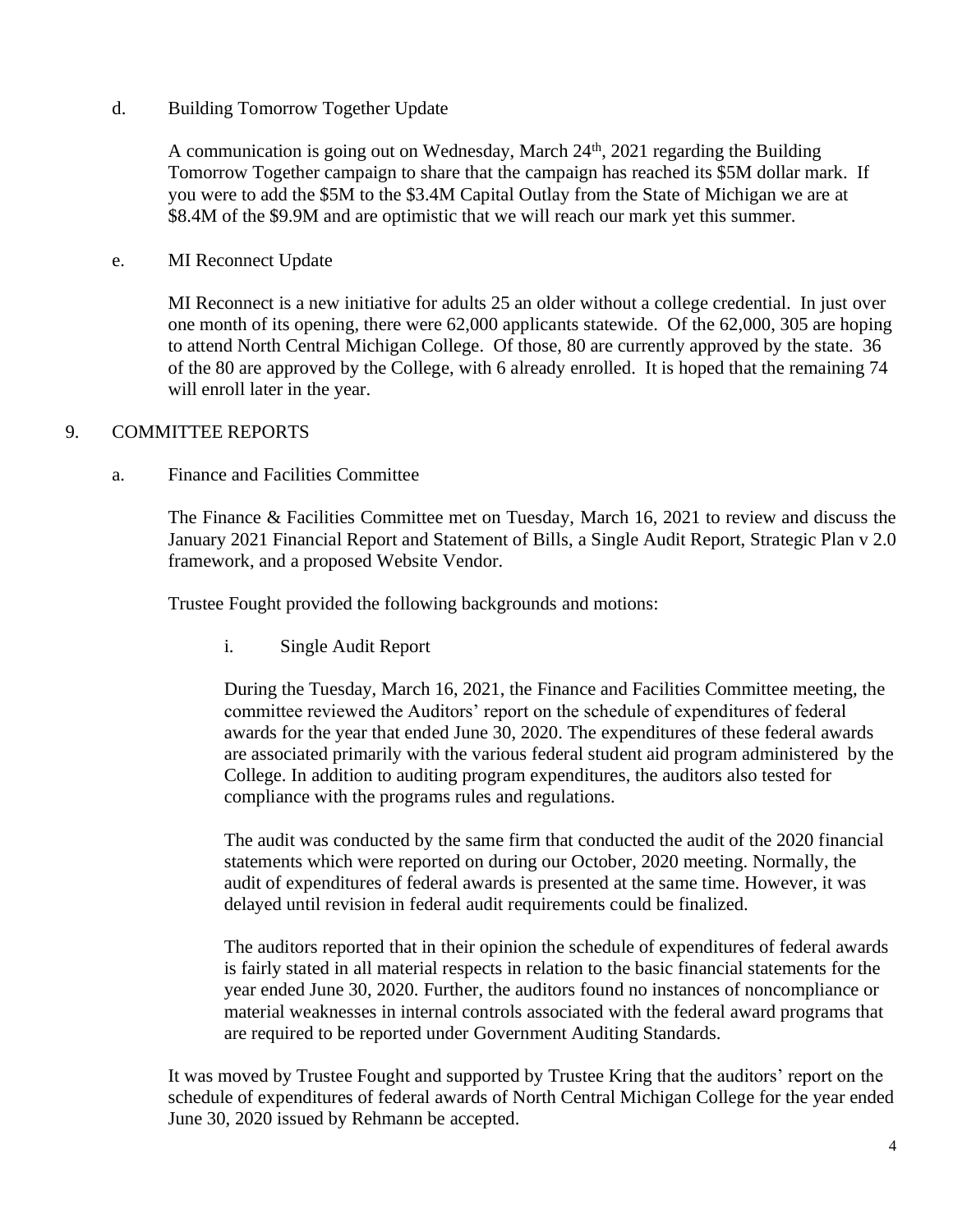### AYES: Trustees Fought, Keiswetter, Kring, Millard, Noël, Rasmussen and Shirilla NAYS: None

ii. Strategic Plan 2.0

The College has developed a framework for its new strategic plan. As of March 16, 2021 portions of the framework dealing with a timeline, the College's mission, vision, values and strategic directions have been completed. The strategic directions involve academics, the College's impact on the community, its infrastructure and sustainability. The financial projection portion of the plan remains under development.

It was moved by Trustee Fought and supported by Trustee Shirilla that the portion of strategic plan framework completed as of March 16, 2021, namely the timeline, mission, vision, values and strategic directions sections, be approved by the Board of Trustees.

AYES: Trustees Fought, Keiswetter, Kring, Millard, Noël, Rasmussen and Shirilla NAYS: None

iii. Website Vendor Selection

A recent review of the College's website by the Office of Civil Rights (OCR) found it to be out of compliance with several American with Disabilities Act (ADA) standards. The College is committed to bring the website into compliance by October 31, 2021.

Further, the website was in need of updating to improve the College's digital marketing to prospective students, increase student engagement, and generally make it easier to use and more responsive to users' needs.

Since these types of changes are in response to OCR's findings and may be extensive, it was determined that outside assistance is needed. There were five responses to RFPs with quotes ranging from \$29,775 to \$50,000. Three firms were interviewed and the College's Website Redesign Vendor Selection Committee recommended that the firm Omni Update, which best met the College's needs, be retained.

Omni Update's bid was for \$40,000. It is the Committee's recommendation that Omni Update be retained for this website work at an amount not to exceed \$45,000. This allows for contingencies in the redesign effort.

As a part of the website changes, it will be hosted in the cloud. This will involve a cost of \$7,000, which will be charged to the IT Department. This charge is below the level requiring Board action. Accordingly, this charge will not be part of my motion.

It was motioned by Trustee Fought and supported by Trustee Kring that the College needs to update its website to comply with American with Disabilities standards and to be refreshed, it is moved that the firm of Omni Update be retained at a cost not to exceed \$45,000 to accomplish these tasks. Funds will be drawn from the New Initiatives budget category of the General Fund.

AYES: Trustees Fought, Keiswetter, Kring, Millard, Noël, Rasmussen and Shirilla NAYS: None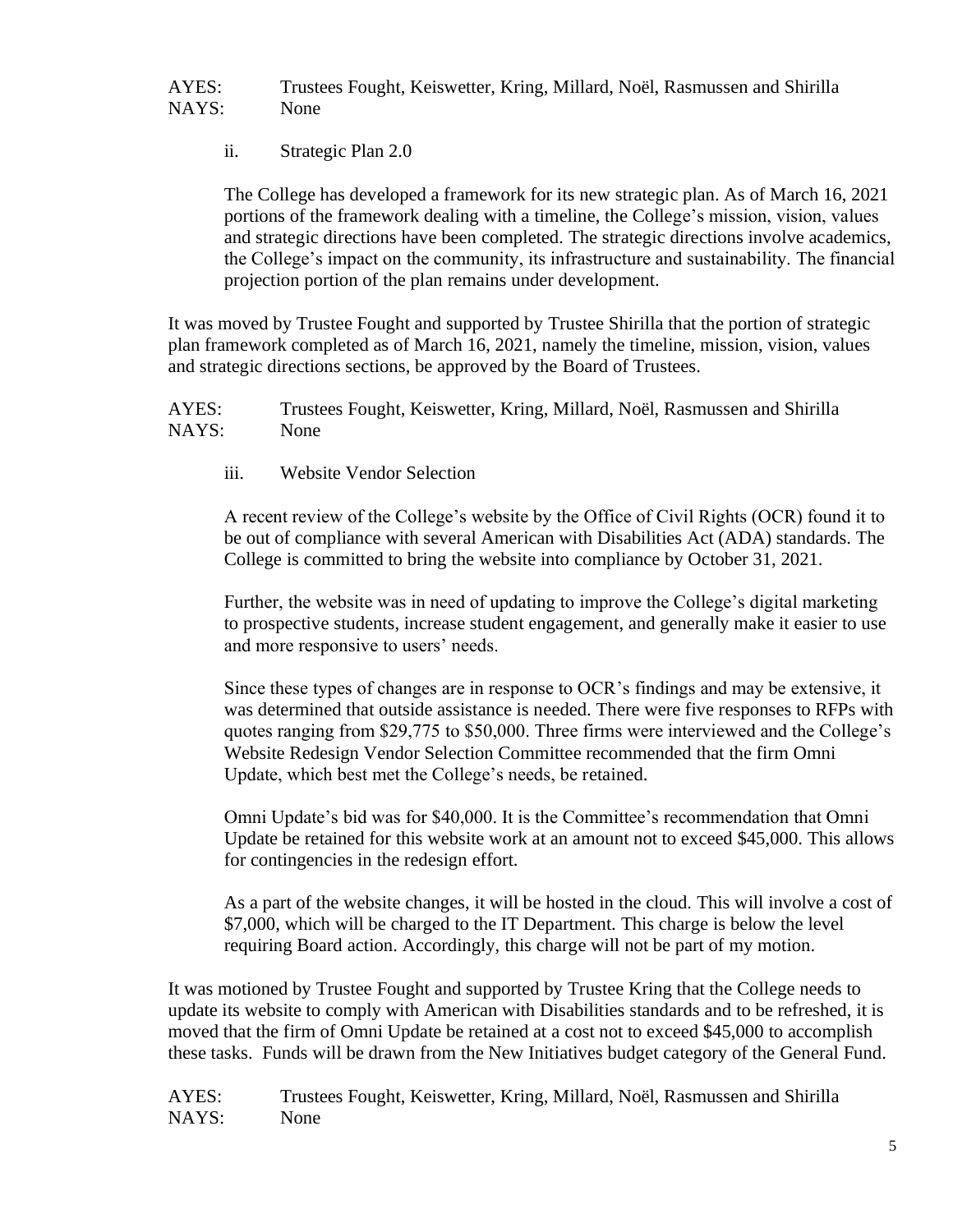#### b. Personnel Committee

The Personnel Committee met on Wednesday, March 17, 2021 to discuss two recommendations to hire.

i. Dean of Nursing

The Dean of Nursing position became vacant at the end of September 2020. The position was posted early October 2020. A committee consisting of five Professors, one Instructor, and three Administrators reviewed five strong candidates for the Dean of Nursing position. Of the five, three were invited to campus for face to face interviews.

On Tuesday, March 16, 2021 Dr. Pete Olson submitted a recommendation to hire Mr. Brent LaFaive on behalf of the committee. In his words, "Given the importance of gaining the accreditation for the nursing program, as well as leading the department into an even stronger future, Brent brings exactly the right blend of management skills and nursing experience."

Mr. LaFaive comes to us most recently from the position of Manager of Home Health for McLaren Health Management Group, where he managed over 70 employees and was responsible for the care of upwards of 400 patients. Prior to that position, he served as Director of Home Health Care for McLaren Home Care and Hospice. Brent has served in an adjunct faculty capacity for us here and has earned very strong positive reviews from the students he has mentored. He holds dual master's degrees: in nursing itself, as well as in healthcare administration. He has pursued additional training as a Certified Wound Care nurse, and remains very well connected to the staff and administration at McLaren and many of the other healthcare facilities in the area.

It was moved by Trustee Shirilla and supported by Trustee Noël that the Board hire Brent LaFaive as the Dean of Nursing, at a starting salary of \$97,000/year, prorated to his start date, April 12, 2021.

AYES: Trustees Fought, Keiswetter, Kring, Millard, Noël, Rasmussen and Shirilla NAYS: None

ii. Financial Aid Director

The Financial Aid Director position became vacant and was posted the end of January 2021. A committee of seven Administrators interviewed three candidates. All three candidates were invited to campus for face-to-face interviews.

On Wednesday, March 17, 2021, Renee DeYoung submitted a recommendation to hire Kathryn Malone on behalf of the Financial Aid search committee. In Renee's words, "The committee was very impressed with the calm professionalism that Kathryn displayed throughout our questions. Her passion is to help students navigate the financial aid world and help them be successful. Her accomplishments are many and all revolve around improvement for efficiency, making more time to help students."

In addition to Kathryn's six years financial aid experience at Northwestern Michigan College, she also holds a Bachelor of Science Business Administration degree through Lake Superior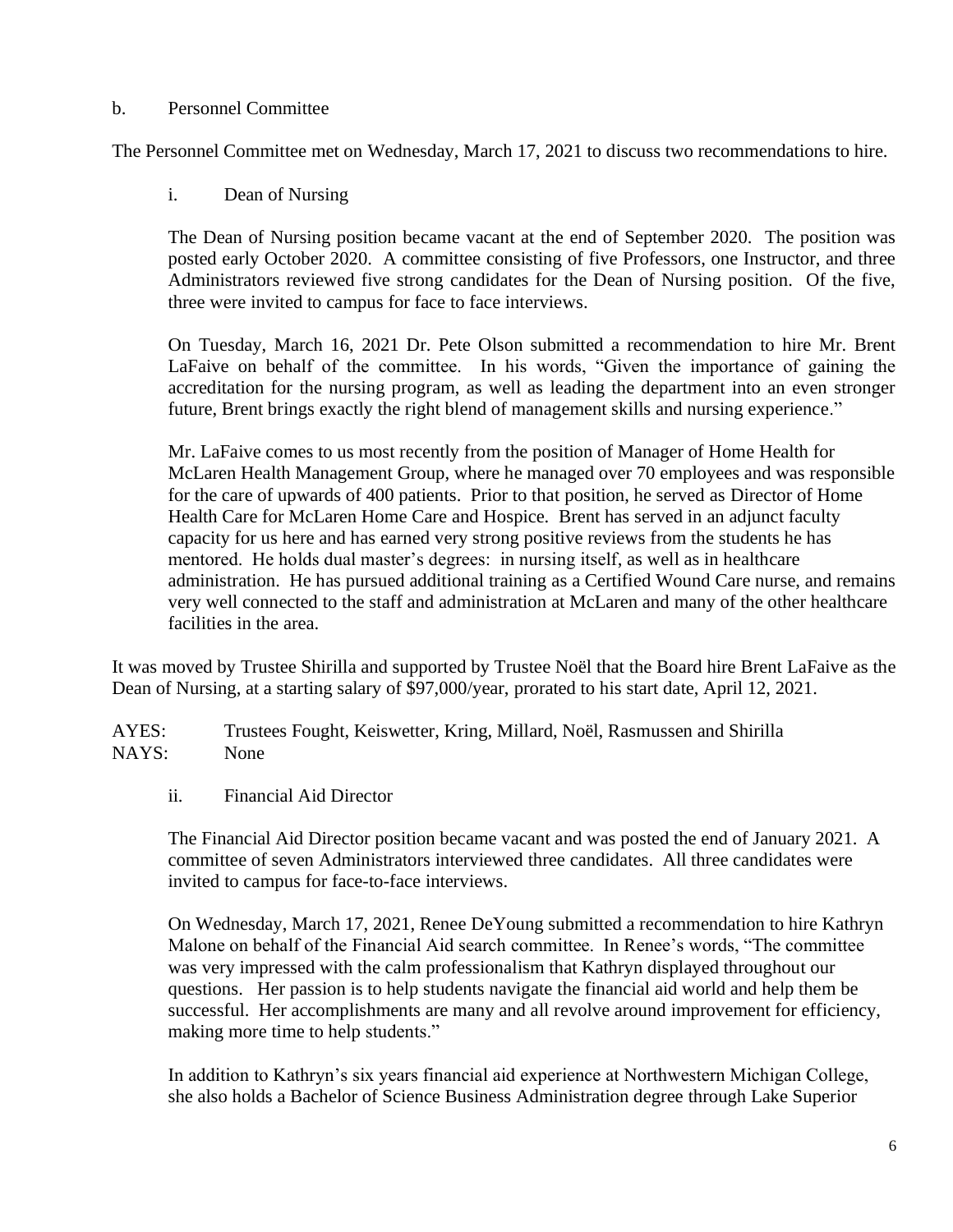State University, some of this coursework was completed here at NCMC in partnership with LSSU.

It was motioned by Trustee Shirilla and supported by Trustee Fought that the Board hire Kathryn Malone as the Financial Aid Director, at a starting salary of \$63,000/year, prorated to her start date.

AYES: Trustees Fought, Keiswetter, Kring, Millard, Noël, Rasmussen and Shirilla NAYS: None

c. Bylaws & Policy Committee

The Bylaws & Policy Committee met on Tuesday, March 16, 2021 to review proposed changes to Board Policy 420 IT Acceptable Use Policy.

Trustee Rasmussen provided the following background and motion:

i. IT Acceptable Use Policy | Policy 420

IT Acceptable Use Policy (Board Policy 420) was revised to establish policy that included updates to reflect the evolution of Information Technology (IT) over time. The previous policy was outdated, and it did not reflect current technology resources accurately. In addition, there should be no presumption of privacy as IT resources are college property.

It is moved by Trustee Rasmussen and supported by Trustee Noël that the IT Acceptable Use Policy #420 be accepted as written, which accurately reflects current technological resources, effective today, March 23, 2021.

AYES: Trustees Fought, Keiswetter, Kring, Millard, Noël, Rasmussen and Shirilla NAYS: None

10. OLD BUSINESS

None.

## 11. NEW BUSINESS

a. April Board Meeting – April 27, 2021

Phil explained that under current legislation the April meeting will be a face to face meeting. Phil asked who would be available in person and Jim, John, Dan and Irma confirmed they would be. Phil explained that the others could call in, but the majority must be present. Although, he personally is not available in person, quorum must be reached if the meeting is going to be held. If the meeting ends up having to be rescheduled, it would more than likely take place the first week of May.

## 12. DEPARTMENTAL SUCCESS

a. Student Services – Orientation Recap

President Finley introduced Corey Lansing, Director of Admission who provided an update on the new Orientation format. It has proved to be very successful and well-received by our newest students. Images of the Student Services Team at unique stations were shown. New students have their 'passports' stamped when they visit each station to learn about North Central.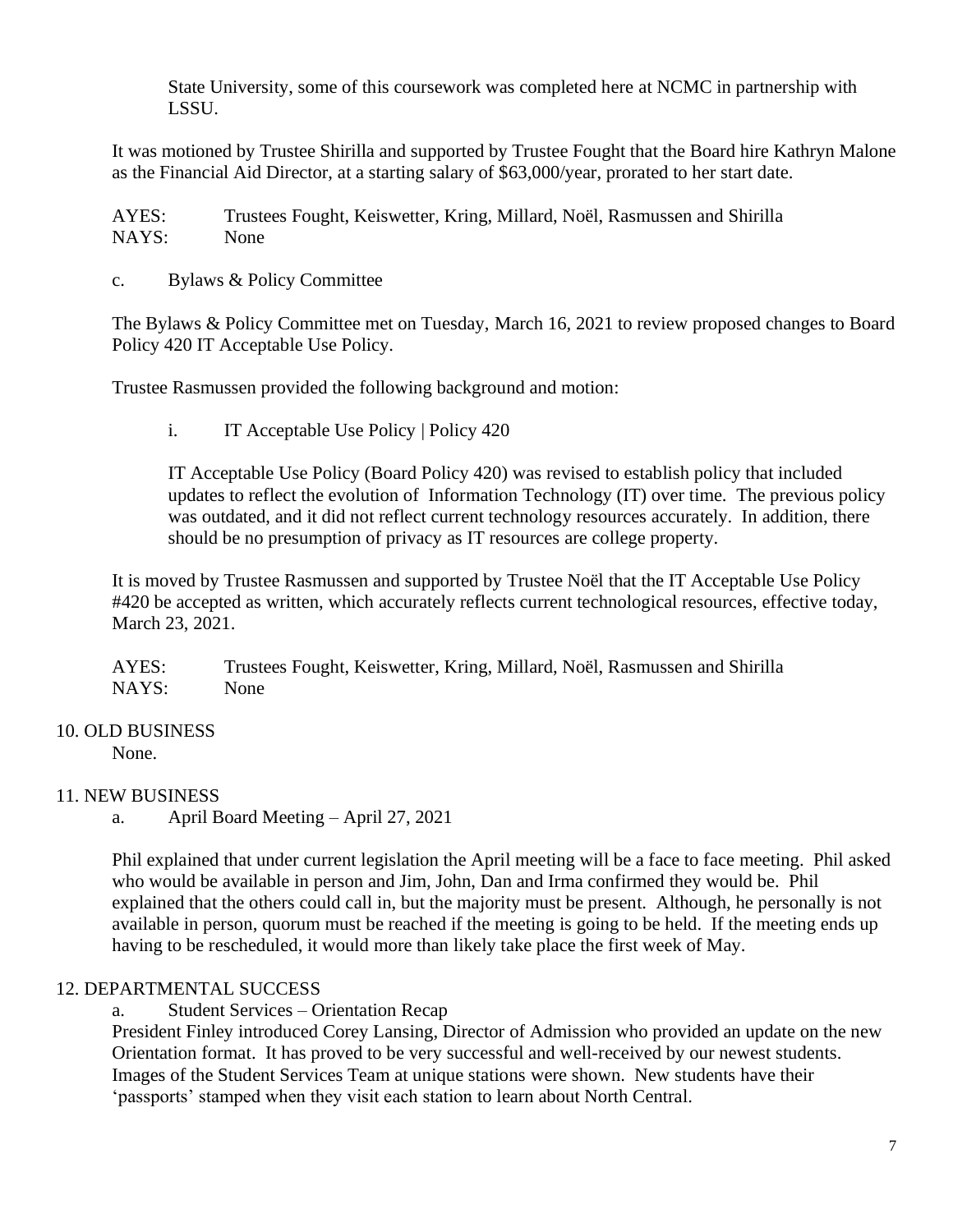Stations included: Admission, Athletics, Bookstore, Business Office, Career Services, Financial Aid, IT, LSS, and the Library.

Each of these stations are considered "crucial areas" that will contribute to their success while here at the College.

Chairman Millard thanked Corey and team for their efforts and innovation, and he stated "keep up the good work".

NOTE: Zoom-bombing took place during this portion of the meeting, and Chairman Millard clarified that the meeting would cease if it continued.

### 13. STUDENT SUCCESS

a. Holly Williams, PTK Special Recognition

President Finley welcomed back PTK Advisor Chelse Hawkins-Olivo, who shared exciting news to about PTK student Holly Williams.

Chelse shared a photo of Holly and explained that she was selected for the All Michigan Academic Team. Holly receives a medallion and an award that is recognized by the state and the national branch of PTK for her academic achievement, community involvement, and her leadership at North Central. Holly was the only NCMC student to receive this recognition this year.

Holly is a nursing student in her second year at North Central. She commutes roughly two hours each way from the Upper Peninsula. We are extremely proud of her. She is planning to complete her nursing degree at North Central Michigan College and then transfer to UofM Flint to complete her BSN. Ultimately, Holly wants to complete a Masters of Science in Nursing and become a traveling nurse.

Chelse shared a brief quote on behalf of Holly. Her favorite part of being a North Central Student is that "North Central is a family. It truly feels like home. I was welcomed by everyone from day one. The staff and students are kind and go out of their way to help one another. I don't think I could have picked a better place to attend school."

On behalf of the College, Chelse shared how Holly's message warmed her heart and that the College is happy and so proud of Holly's achievement.

Chairman Millard thanked Chelse for sharing and for the great work happening with PTK.

#### 14. UNSCHEDULED PUBLIC COMMENT

Chairman Millard asked that the audience unmute themselves so speak during unscheduled public comment.

Psychology Faculty Erick Haight asked if the Board would be willing to give Holly a gas card as a way for the College to show their appreciation for someone who is performing at her level. Trustee Keiswetter thought that this might be a good request for the Foundation.